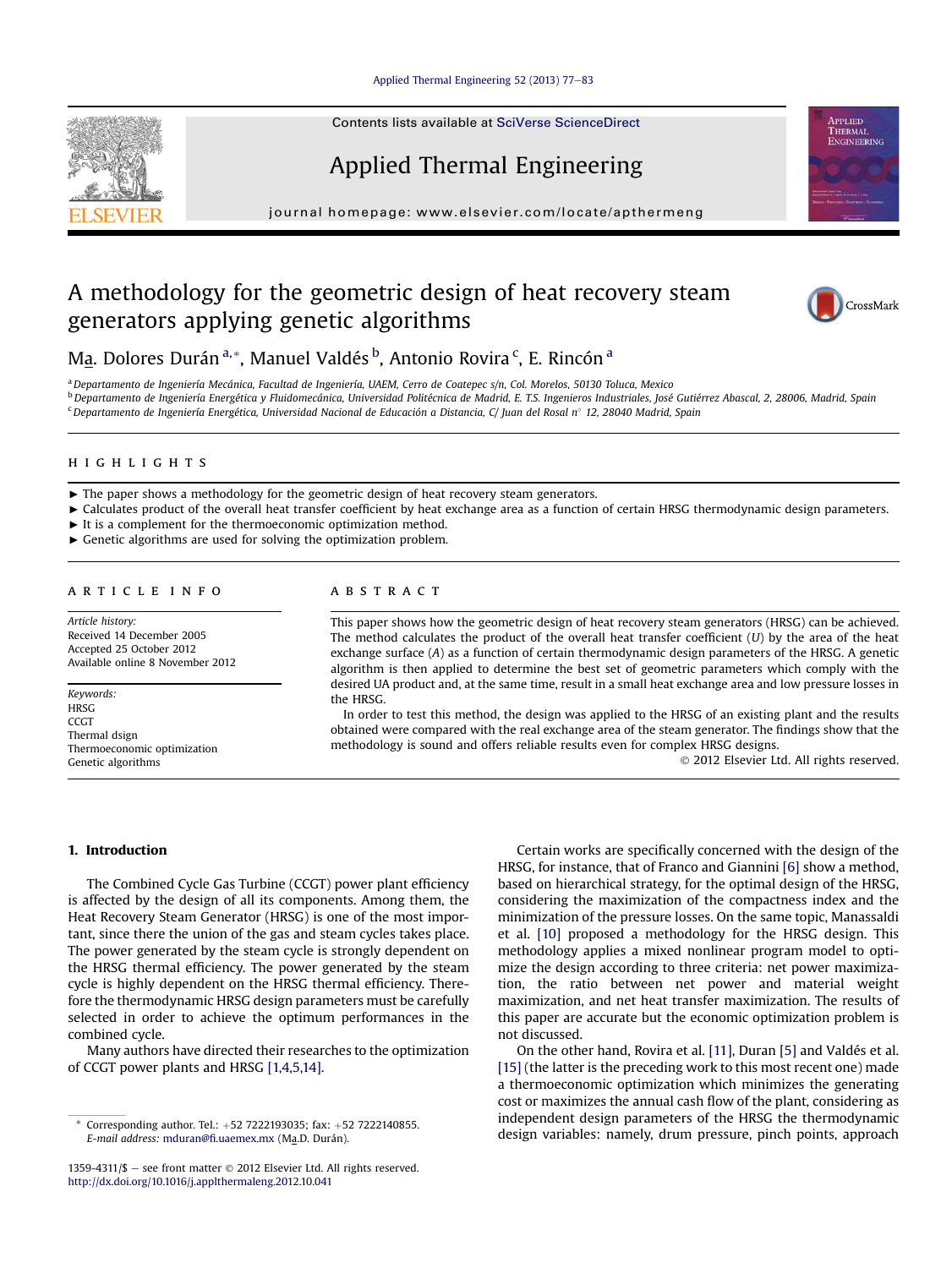| <b>Nomenclature</b> |                                               | x                 | general variable                                       |
|---------------------|-----------------------------------------------|-------------------|--------------------------------------------------------|
|                     |                                               | $\chi_i$          | restriction value of a general variable                |
| A                   | HRSG area $(m2)$                              | $\mathcal{Z}$     | number of fins per unit length                         |
| ap                  | approach point (K)                            | $\Delta T$        | gas to steam temperature difference at the superheater |
| b                   | HRSG width $(m)$                              |                   | (K)                                                    |
| $d_0$               | outer tube diameter (mm)                      | $\Delta p$        | pressure loss (Pa)                                     |
| $d_2$               | fin diameter (mm)                             | $\rho$            | density $(kg/m3)$                                      |
| $e_{t}$             | thickness of tube (mm)                        |                   |                                                        |
| e                   | thickness of fin (mm)                         | <b>Subscripts</b> |                                                        |
|                     | function                                      | e                 | error                                                  |
| h                   | enthalpy (kJ/kg)                              | Ec                | economizer                                             |
| k                   | thermal conductivity (W/mK)                   | Ev                | evaporator                                             |
| К                   | penalization constant                         | f                 | fitness                                                |
|                     | tube length (m)                               | HP                | high pressure                                          |
| $l_{\text{perp}}$   | tubes separation                              | <b>HRSG</b>       | heat recovery steam generator                          |
| $l_{\rm par}$       | row separation                                |                   | inside conditions                                      |
| η                   | thermal efficiency                            | IP                | intermediate pressure                                  |
| $N_{\rm f}$         | Number of tubes per row                       | g                 | gas                                                    |
| $N_{\text{prof}}$   | number of tubes per column                    | Geom              | obtained with the geometric parameters                 |
| pp                  | pinch point (K)                               | Lim.              | limit                                                  |
| Pen                 | penalization                                  | LP                | low pressure                                           |
| $r_i$               | inner radius                                  | $\Omega$          | outside conditions                                     |
| $r_{\rm o}$         | outer radius                                  | obj               | objective                                              |
| t                   | temperature $(K)$                             | sh                | superheater                                            |
| v                   | velocity $(m/s)$                              | Therm             | obtained with the thermodynamic parameters             |
| U                   | overall heat transfer coefficient ( $W/m2K$ ) | V                 | vapor                                                  |
| $W_{\rm cc}$        | combined cycle total power (kW)               |                   |                                                        |
|                     |                                               |                   |                                                        |

points and temperature differences at the superheater exit. In this work, the selection of a given set of these thermodynamic parameters led to the determination of the products (UA) of the overall heat transfer coefficient  $(U)$  by the area  $(A)$  of the HRSG heat exchange surfaces. Nevertheless, various pairs of U and A might lead to the same UA product. Thus, as the same thermal CCGT performances could be obtained with different HRSG geometric designs, the HRSG geometric design was undetermined and there is still room for improvement of the optimization process.

This more recent work applied the results obtained with the thermoeconomic optimization proposed by Valdés et al. [\[15\]](#page--1-0) and Durán and Galindo [\[5\]](#page--1-0) and presents a method that solves the uncertainty in the determination of the HRSG geometric design parameters. The method proposed here uses a genetic algorithm in order to find the geometric design of the HRSG which fulfills the desired UA product while, at the same time, obtaining a small heat exchange area and low pressure losses.

# 2. HRSG description

## 2.1. Geometric parameters of the HRSG

A single pressure level HRSG has three different sections: economizer, evaporator and superheater (see Fig.  $1$ ).<sup>1</sup> The flow conditions and the manufacturing materials differ from section to section, so the pressure losses and the convective heat transfer coefficient are different too.

Each HRSG section could be considered a crossflow heat exchanger. Its corresponding arrangement and some of the geometric design parameters are shown in [Fig. 2](#page--1-0). Most of the geometric design parameters for each section are different, but in this paper it will be considered that the length of the tubes  $(L)$  and the width of each section (b) (economizer, evaporator, superheater) have the same value, in order to have an HRSG with uniform transverse section.



Fig. 1. Schema of the one pressure level heat recovery steam generator.

 $1$  When the HRSG has more pressure levels the sections are the same but corresponding to each pressure level.